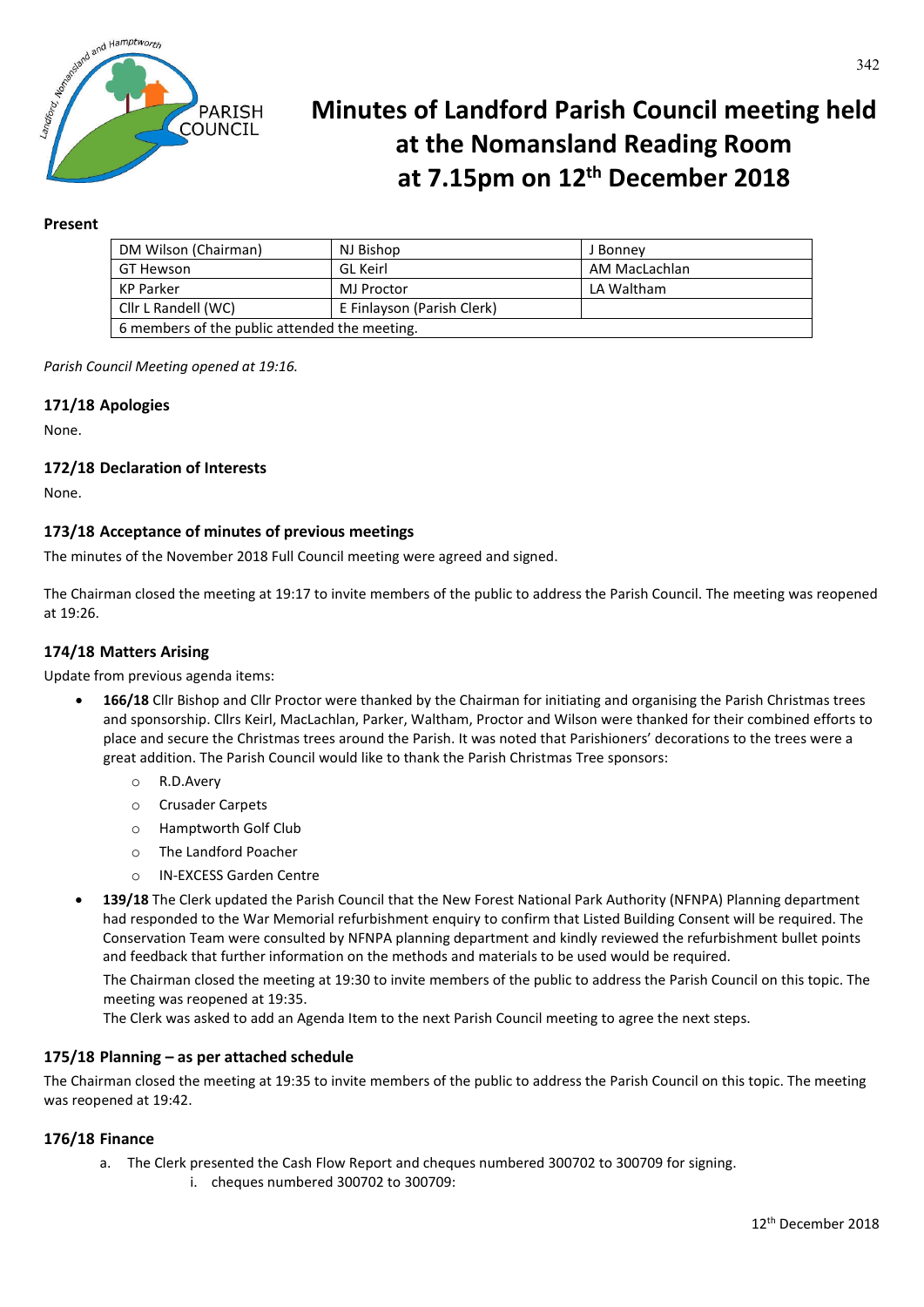

- E Finlayson for November re-imbursement/expenses: £224.18 (£190.87 ex-VAT)
- J Proctor for Christmas Tree Expenses: £149.70 (132.95 ex-VAT)
- C Penny for Hedge cutting at Landford Rec.: £165.00
- G Everett for Grass cutting at Hamptworth Green and Noticeboard installation: £265.00
- Bawden for Grass Cutting in September: £141.28 (£117.73 ex-VAT)
- Greenbarnes Ltd for 2 new Parish Noticeboards: £3390.43 (£2745.22 ex-VAT)
- Idverde for November bin emptying: £97.15 (£80.96 ex-VAT)
- E Finlayson for monthly Gross salary (60 hours) & 2018 Holiday pay: £1131.50
- ii. direct debits and standing charges:
	- Bournemouth Water Co. Water for Pavilion: £3.50
	- Hills Waste Management for October NML reading room bin collection: £9.66 (8.05 ex-VAT)
	- Information Commissioner for Data Protection annual registration fee: £35.00
- iii. income received:
	- Bramshaw Cricket club for 2019 field rental: £420
	- Crusader Carpets for Christmas decorations in the Parish: £45.00
	- RD Avery for Christmas decorations in the Parish: £100.00
	- Landford Poacher for Christmas decorations in the Parish: £25.00
	- Hamptworth Golf Club for Christmas decorations in the Parish: £30.00

Cllr Waltham proposed and Cllr Hewson seconded that the Report be approved; also that all cheques be approved and signed: resolved unanimously.

b. The Budget Control Report was received.

## **177/18 Clerk's Report**

- a. Parish Noticeboards for Hamptworth and Nomansland are now in place thanks to Cllr Wilson and Mr G Everett.
- b. Thank you to Cllrs Wilson, Bonney, Hewson, Waltham, Proctor and Parker for an informative Parish tour on 11<sup>th</sup> December.

## **178/18 To approve an amendment to the financial risk assessment**

Cllr Wilson proposed and Cllr Waltham seconded the addition of a line item for the risk of an Election to the financial risk assessment, and that the wording be delegated to the Clerk: resolved unanimously.

# **179/18 To consider the Parish Council applying for a Southern Wiltshire Area Board grant to contribute towards the Nomansland children's play area fence project**

The Chairman closed the meeting at 20:23. The meeting was reopened at 20:24. Cllr Hewson proposed and Cllr MacLachlan seconded that the Parish Council should make 2 applications to the Southern Wiltshire Area Board for grants towards the Landford Rec. bully gate move and the NML Rec. playpark fence project: resolved unanimously.

## **180/18 To consider and approve the budget for 2019/20**

Cllr Wilson proposed and Cllr Waltham seconded that the Parish Council approve the proposed budget for 2019/20 and authorised the 2019/20 precept to be set at £50,000: resolved unanimously.

## **181/18 To approve the decommission of a Parish asset: Wooden Nomansland noticeboard**

Cllr Hewson proposed and Cllr Wilson seconded that the old Nomansland noticeboard, which has been replaced by a new manmade timber noticeboard, should be decommissioned: resolved unanimously.

## **182/18 To agree a key contact for the creation of an Parish Emergency/Flood plan with Wiltshire Council**

Cllr MacLachlan volunteered to be the key Contact and Cllr Bonney offered support. Cllr Proctor agreed to pass any emergency plan guide notes compiled to date to both Cllrs MacLachlan and Bonney. The Parish Council all agreed on this plan and the Clerk was asked to respond to the Wiltshire Council email with Cllr MacLachlan's details.